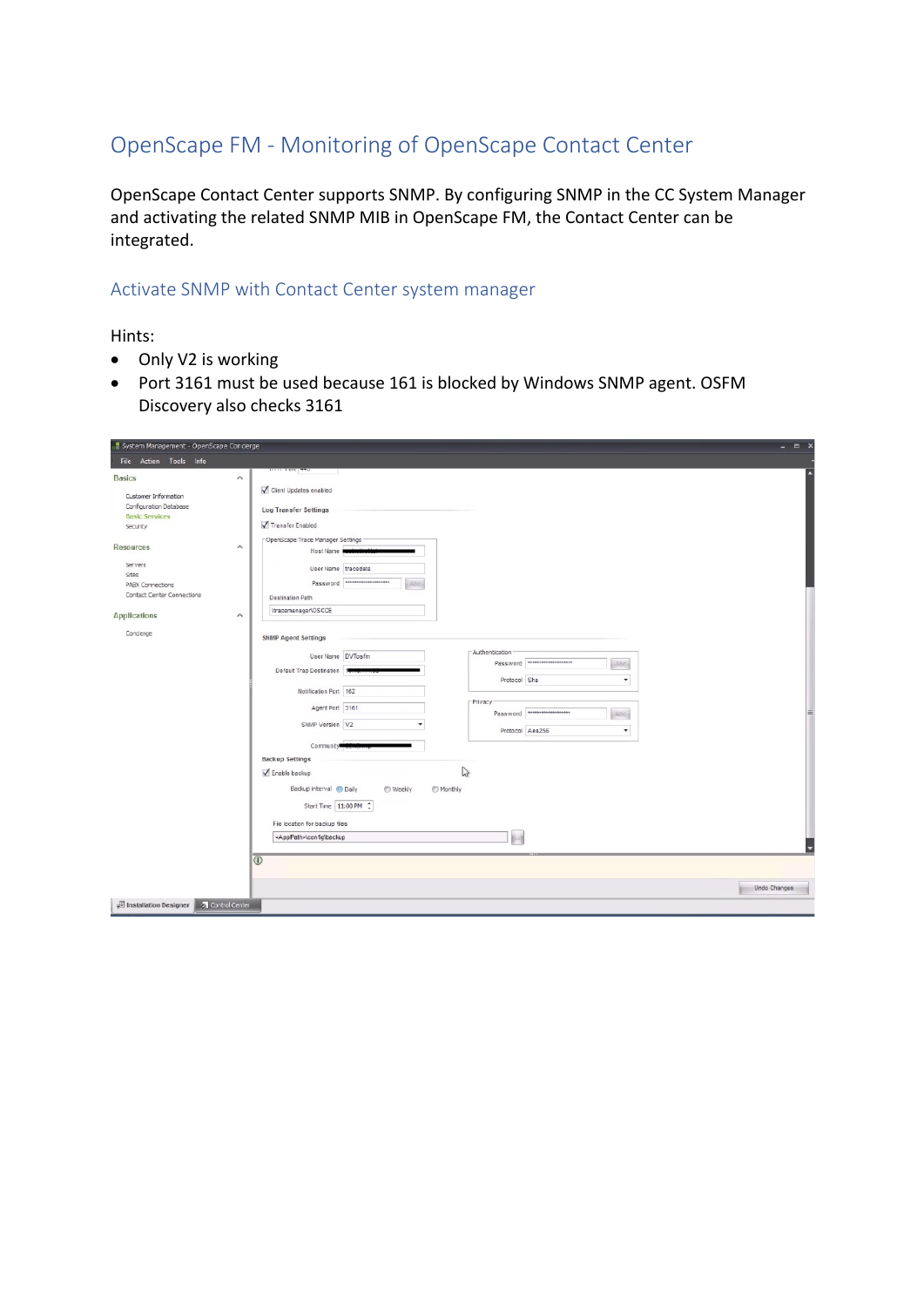| System Management - OpenScape Conclerge<br>$ =$ $x$                                                                                                                                                                      |
|--------------------------------------------------------------------------------------------------------------------------------------------------------------------------------------------------------------------------|
| File Action Tools Info                                                                                                                                                                                                   |
| System Monitor - DVT<br>SnmpAgent<br>ServerData@oscon [Main]<br>ConciergeProviderServiceMaster<br>Server: oscon - Process ID: 999999 (Version: 40.0.1.14)<br>Confi <sup>co</sup> gyncServer                              |
| <b>Process Execution Status</b><br>Process System Status (SNMP)<br>ConnectBalancingServerPrimary<br>Operational<br>ContactCenterNode DVT<br>Execution<br>ContactDataProvider<br>ControlConfigDB<br>Start<br>$\mathbb{R}$ |
| ControlOscadmDB<br>CPSWorkerService<br>Stop<br>п<br><b>HttpServer</b>                                                                                                                                                    |
| LicenseManagementServerPrimary<br>Restart<br>₽<br>LogTransferProcess<br>PABXLinkConnector<br>$\pmb{\times}$<br>$\boldsymbol{\mathsf{x}}$<br>Shut Down<br>Kill<br>PABXLinkNodes                                           |
| RealtimeServer<br>SnmpAgent<br>WebSchedulerWorker<br>$\Rightarrow$<br>Enable<br>$\scriptstyle\rm II$<br>Disable                                                                                                          |
| Messages                                                                                                                                                                                                                 |
| <b>a</b> Execution <b>de Maintenance a</b> Diagnostics                                                                                                                                                                   |
| B Installation Designer<br>Control Center                                                                                                                                                                                |

# Check in CC System Manager that SNMP Service is running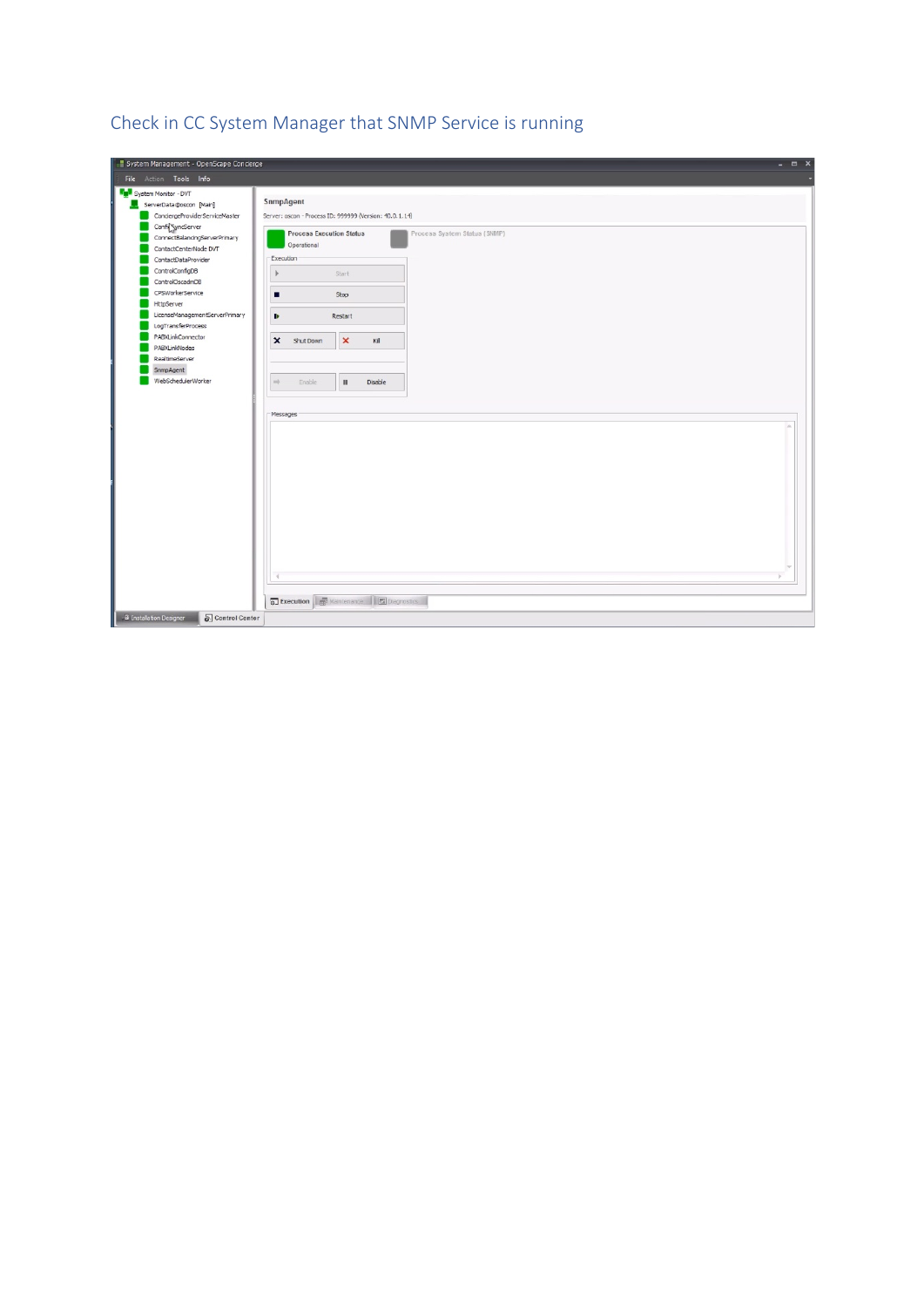### Activate OSCC MIB in OSFM:

Navigate to "SNMP / Enterprise MIB / MIB Definitions…", locate the OSCC-TRAP-MIB and activate it.

| SNMP<>Enterprise MIB<>MIB Definitionen ▼ | 0                     | Dù<br>$\mathbf{B}$<br>æ |              |              |                           | O<br>Ò. |                                                        |
|------------------------------------------|-----------------------|-------------------------|--------------|--------------|---------------------------|---------|--------------------------------------------------------|
| Name                                     | <b>Aktive Version</b> | Default Vers            | Beschreibung | Autor        | <b>Aktiviert</b>          | MIB-    |                                                        |
| NET-SNMP-AGENT-MIB *                     | 1.0                   | 1.0                     | NET-SNMP-    | EPM Definiti | $\sqrt{ }$                |         |                                                        |
| NOKIA-ALCHEMYOS-CLUSTER-MIB              | 1.0                   | 1.0                     | NOKIA-ALC    | Bernd Syrow  |                           |         |                                                        |
| NOKIA-ALCHEMYOS-HARDWARE-MIB             | 1.0                   | 1.0                     | NOKIA-ALC    | Bernd Syrow  |                           |         |                                                        |
| NOKIA-OID-REGISTRATION-MIB               | 1.0                   | 1.0                     | NOKIA-OID-   | Bernd Syrow  |                           |         |                                                        |
| NOKIAVPN-CONFIG-MIB                      | 1.0                   | 1.0                     | NOKIAVPN-    | Bernd Syrow  |                           |         |                                                        |
| <b>NOKIAVPN-MIB</b>                      | 1.0                   | 1.0                     | NOKIAVPN-    | Bernd Syrow  |                           |         |                                                        |
| NOKIAVPN-VPN-MIB                         | 1.0                   | 1.0                     | NOKIAVPN-    | Bernd Syrow  |                           |         |                                                        |
| OPENSCAPE-ACCOUNTING-FINANCENSM          | 1.0                   | 1.0                     | OPENSCAPE    | EPM MibCon   |                           |         |                                                        |
| OPENSCAPE-ACCOUNTING-MIB                 | 1.0                   | 1.0                     | OPENSCAPE    | EPM MibCon   |                           |         |                                                        |
| OPENSCAPE-ACCOUNTING-SYSTEMNSM-          | 1.0                   | 1.0                     | OPENSCAPE    | EPM MibCon   |                           |         |                                                        |
| OPENSCAPE4000-PLUGIN-MIB *               | 1.0                   | 1.0                     | OPENSCAPE    | EPM MibCon   | $\boldsymbol{\mathsf{U}}$ |         | Aktiviert                                              |
| OPENSTAGE-WL3-MIB                        | 1.0.1                 | 1.0.1                   | OpenScape    | EPM MibCon   |                           |         | Ø                                                      |
| OPENSTAGEPHONE-MIB                       | 1.0, 1.0.1            | 1.0.1                   | OPENSTAGE    | EPM MibCon   |                           |         |                                                        |
| OSCCE-TRAP-MIB                           | 1.0                   | 1.0                     | OSCCE-TRA    | EPM Definiti | M                         |         | ρ                                                      |
| OSCCE-TRAP-MIB-X                         | 1.0                   | 1.0                     | OSCCE-TRA    | Materna      |                           |         | $\mathcal{L}_{\mathcal{P}}^{\mathcal{P}}(\mathcal{P})$ |
| OSPF-MIB                                 | 1.0                   | 1.0                     | OSPF-MIB E   | MATERNA In   |                           |         |                                                        |
| OSPF-TRAP-MIB                            | 1.0                   | 1.0                     | OSPF-TRAP    | MATERNA In   |                           |         | ĥ                                                      |
| PCASNMP-MIB                              | 1.0.4                 | 1.0.4                   | PETER Conn   | EPM MibCon   |                           |         |                                                        |
| POWER-ETHERNET-MIB                       | 1.0                   | 1.0                     | POWER-ETH    | MATERNA In   |                           |         |                                                        |

At the Popup-Menu of the related Host, select "Host / Discovery". The SNMP agent on port 3161 and the OSCCE-TRAP-MIB should be discovered. If not, select "Configuration" from the Hosts Popup-Menu and check the SNMP Parameters (SNMP **v2** and **Community string**)